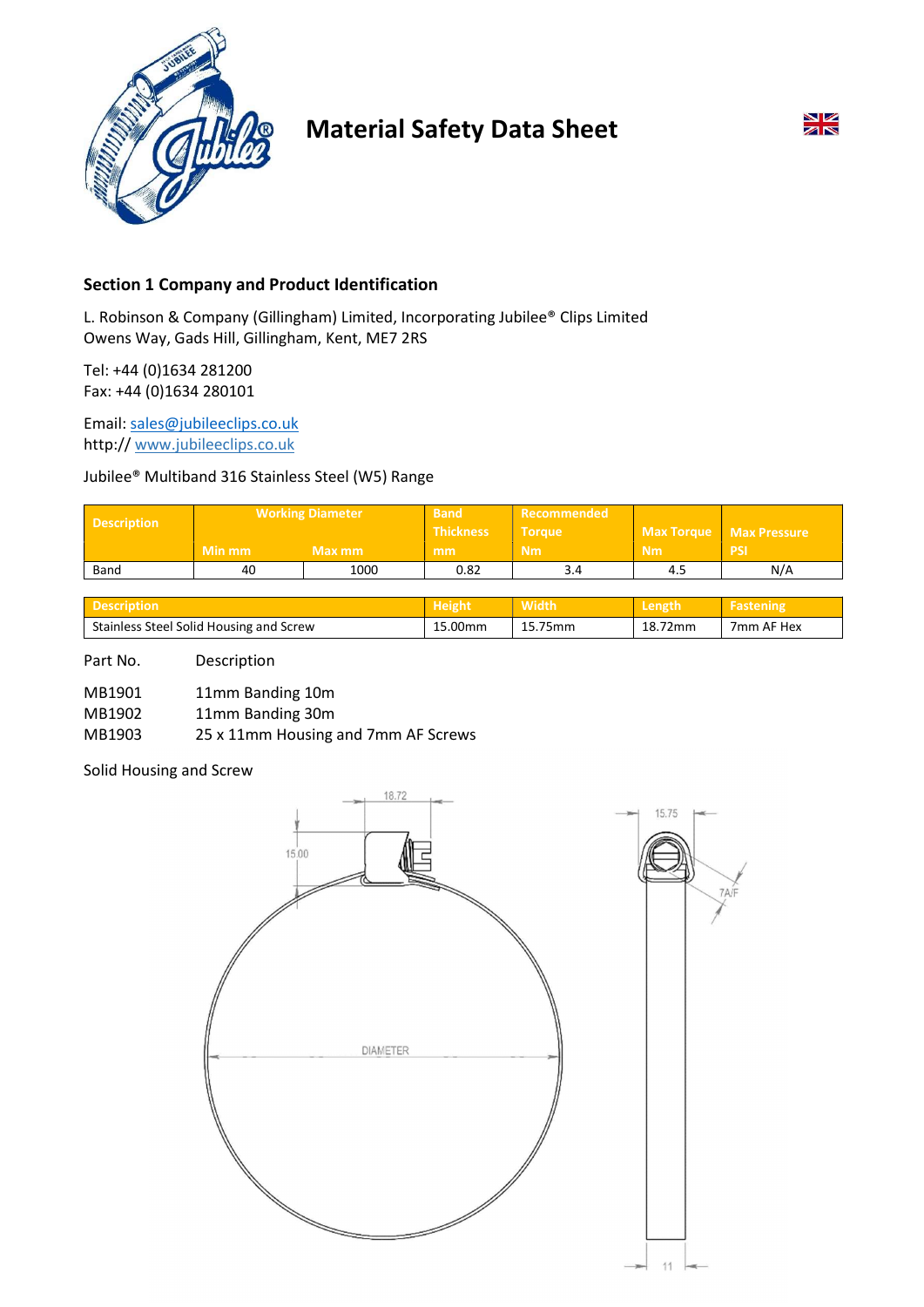## Section 2 Composition/Information on Ingredients

Composition/Information on constituents of iron alloy.

| < 11%    |
|----------|
| $< 30\%$ |
| $< 38\%$ |
| $< 8\%$  |
|          |

Other elements vary such as Si, Cu, Ti, in each alloy composition and are generally not classified as hazardous, or are below the concentration levels for classification of these alloys as hazardous, and are not subject to recognised exposure limits.

Banding, housing and screw all 316 stainless steel, DIN 1.4301, BS/AISI 304 A2

## Section 3 First Aid Measures

Inhalation: There are no specific symptoms associated with steel in the product forms. Skin: There are no specific symptoms associated with steel in the product forms. Eyes: Not applicable. Ingestion: Not applicable.

## Section 4 Fire Fighting Measures

Non flammable

## Section 5 Handling and Storage

Store in a dry area

## Section 6 Physical and Chemical Properties

| Metallic grey/sliver |
|----------------------|
| None                 |
| Solid                |
| 1454 °C              |
| 870 °C               |
| -196 °C              |
| $1.008 \mu$          |
| $72 \mu\Omega$       |
| 8.03 $g/cm^{3}$      |
|                      |

## Section 7 Stability and Reactivity

| Stability:   | Stable in normal condition                                                    |
|--------------|-------------------------------------------------------------------------------|
| Reacts with: | Reacts with strong acids, and hydrogen is then one of the substances emitted. |
|              | Corrosion Resistance: NSS (Neutral Salt Spray tests) 2000 hours               |